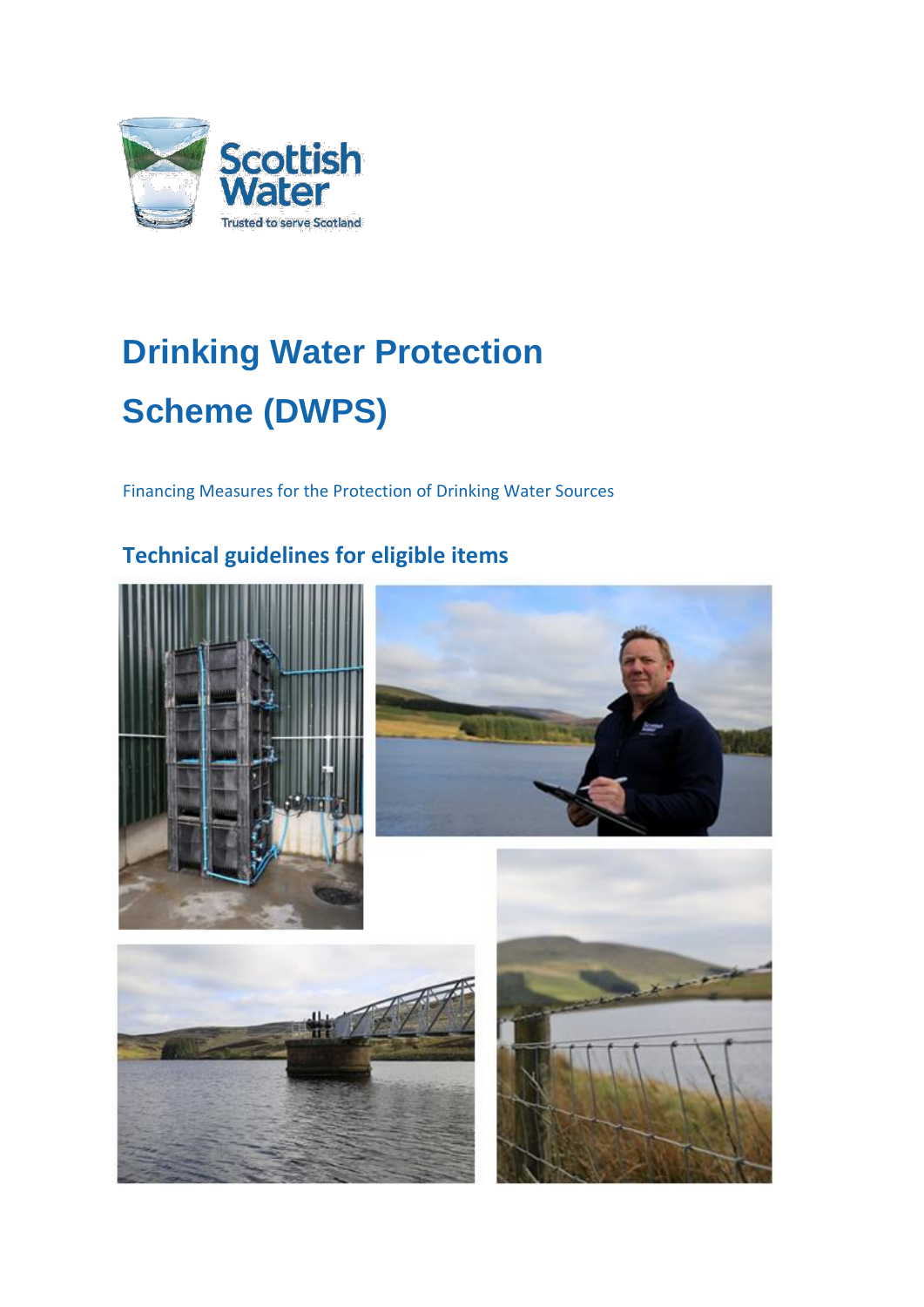## **Contents**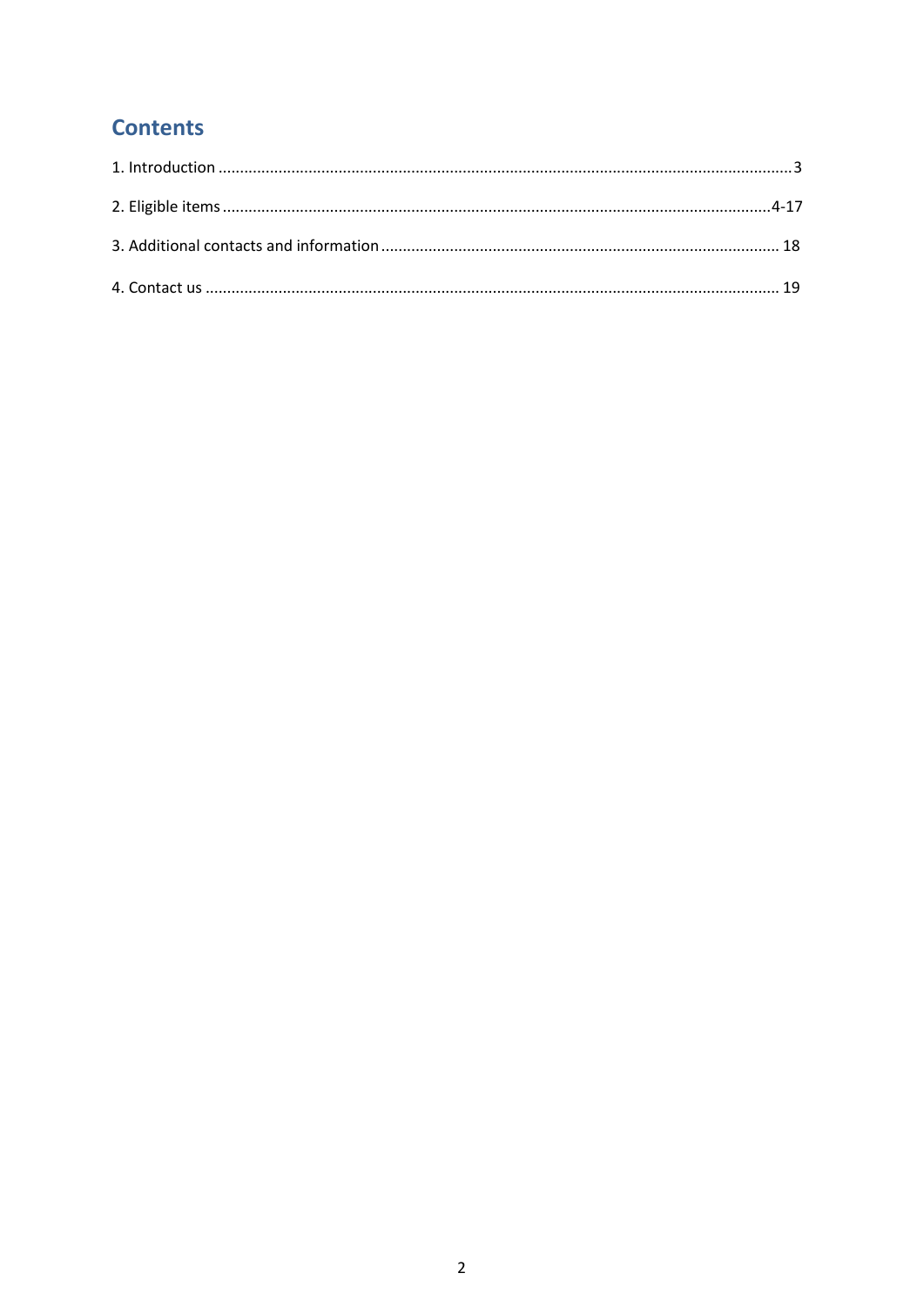## **1. Introduction**

This document describes the items currently available under the Drinking Water Protection Scheme (DWPS), along with the technical specifications for these items. This list is kept under review and may be subject to change during the lifetime of the DWPS. Any changes to the list of eligible items will appear on our website.

To reduce the administrative burden, standard rates have been set for certain capital items. For other items, detailed quotes may be required.

Land managers must obtain any necessary planning or consents and abide by any relevant statutory requirements (e.g. Building Regulations). It is also important to check that proposals do not break any water byelaws or obstruct rights of way.

The standard of construction must meet the agreed technical specifications outlined below. Health and safety requirements must be met for both the installation of the item and the item itself.

The financing available from Scottish Water is compliant with provisions under State Aid rules. Item 1.1 is available under Article 22 of Commission Regulation (EC) 702/2014. Gross aid intensity under this article is €1,500 per advice.

Items are available in accordance with Article 14, 3(d) of Commission Regulation (EC) 702/2014. Gross aid intensity will be provided at a rate 100%, where investments result in extra costs to the farmer for the achievement of agri-environmental climate objectives.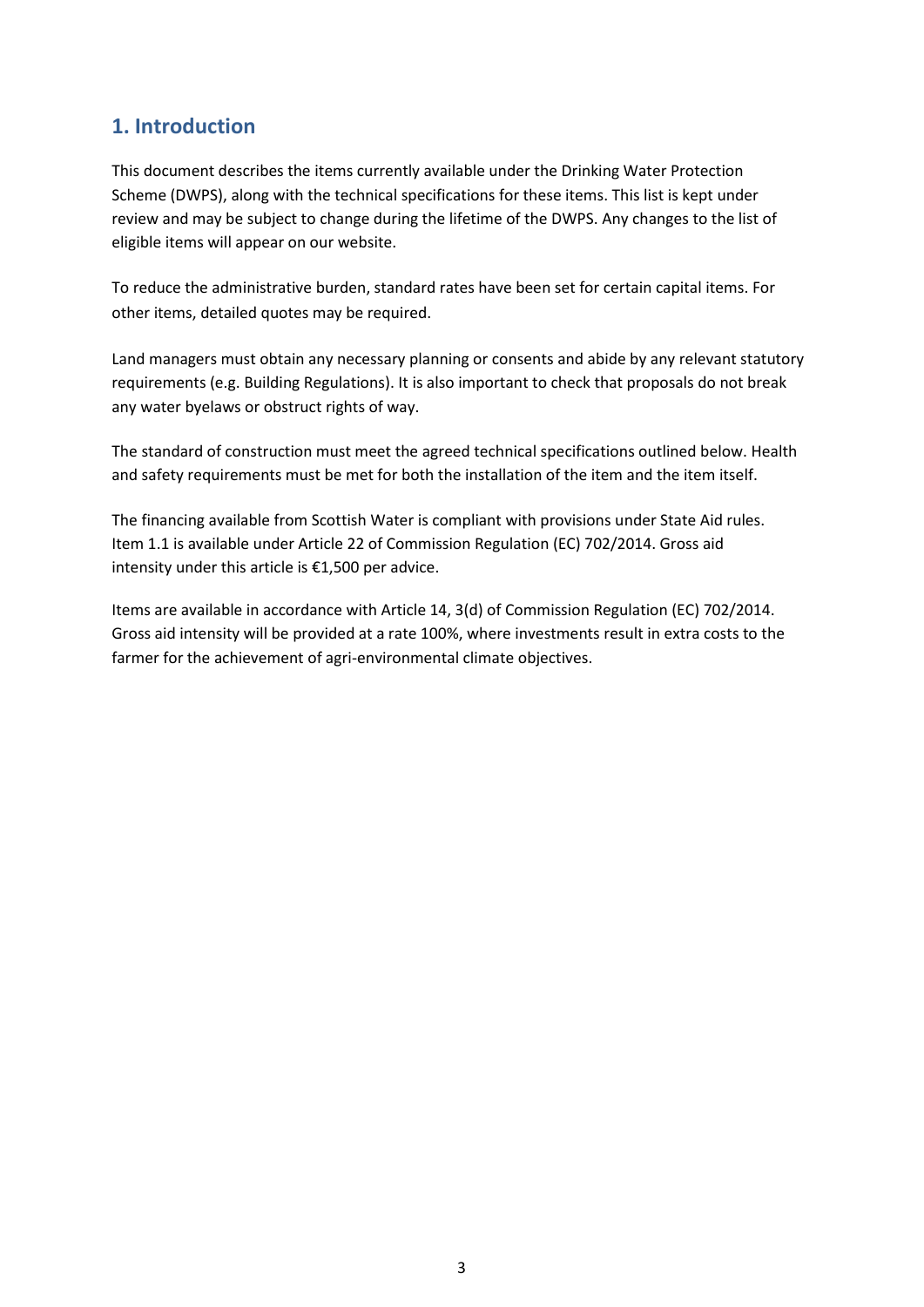# **2. Eligible Items**

| <b>Item</b> | <b>Description</b>                             | <b>Payment Rates</b>  |
|-------------|------------------------------------------------|-----------------------|
|             | <b>Land Management</b>                         |                       |
| 1.1         | <b>Nutrient Management Plan</b>                | Circa £1,100          |
|             | <b>Pesticide Control</b>                       |                       |
| 2.1         | Substituting Metaldehyde with Ferric phosphate | Negotiable            |
| 2.2         | Pesticide sprayer loading area                 | Negotiable            |
| 2.3         | <b>Biobed</b>                                  | Negotiable            |
| 2.4         | <b>Biofilter</b>                               | Negotiable            |
|             | <b>Stock Fencing</b>                           |                       |
| 3.1         | <b>Stock Fencing</b>                           | £5.50 per m           |
| 3.2         | <b>Scare Fencing</b>                           | £2.46 per m           |
|             | <b>Livestock Watering</b>                      |                       |
| 4.1         | Water trough                                   | £195 per trough       |
| 4.2         | Base for water trough                          | £100 per base         |
| 4.3         | Cattle operated pasture or nose pump with base | £375 per pasture pump |
| 4.4         | <b>Supply pipe</b>                             | £3 per m              |
| 4.5         | Water pump systems                             | Negotiable            |
| 4.6         | Water storage tanks                            | Negotiable            |
| 4.7         | Thrust boring for supply pipes                 | <b>Negotiable</b>     |
| 4.8         | Mains connection to water supply               | Negotiable            |
|             | <b>Field Management</b>                        |                       |
| 5.1         | Loosen compacted soil layers                   | Negotiable            |
| 5.2         | Cultivate and drill along the slope contour    | £15 per hectare       |
| 5.3         | Manage over-winter tramlines                   | £10 per hectare       |
|             | <b>Reducing Surface Flow</b>                   |                       |
| 6.1         | Gate re-location                               | £230 per gate         |
| 6.2         | Re-surfacing of gateways                       | £150 per gateway      |
| 6.3         | Cross drains under farm tracks                 | £140 per drain        |
| 6.4         | <b>Grass swales</b>                            | £21.75 per $m2$       |
| 6.5         | Check dams                                     | £110 per dam          |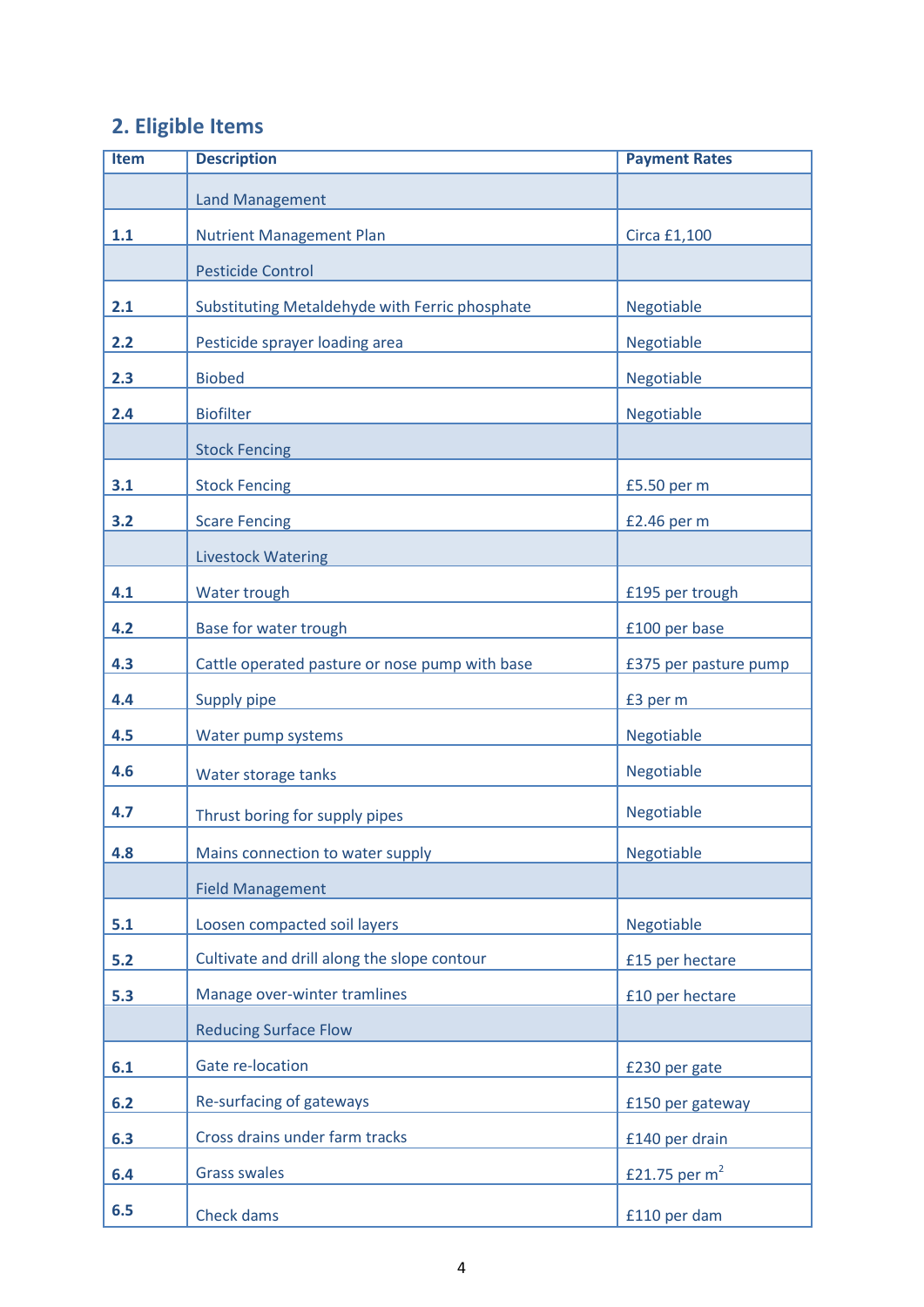|     | <b>Peatland Restoration</b> |                   |
|-----|-----------------------------|-------------------|
| 7.1 | <b>Grip blocking</b>        | <b>Negotiable</b> |
| 7.2 | Application of nurse crop   | Negotiable        |
| 7.3 | Heather brash spreading     | Negotiable        |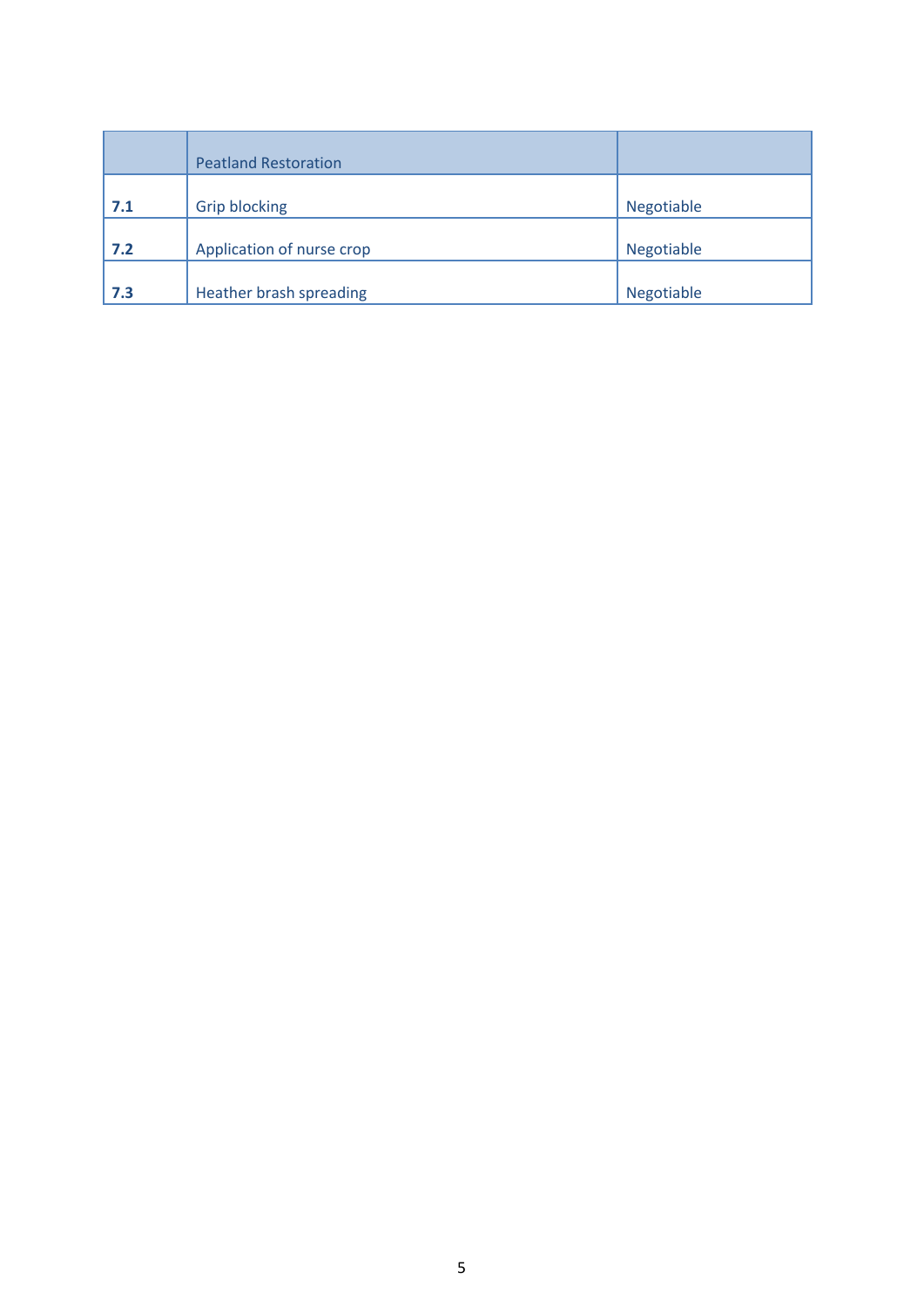**Land Management Item 1.1 Nutrient Management Plan (NMP) Payment rates: Circa £1,100<sup>1</sup> (paid directly to the advisor)** 

The NMP is produced by a qualified advisor who is chosen by the applicant. The NMP has been designed to act as a management plan for the farm with regard to nutrient management. Soil samples will be taken between September and February, depending on timing of fertiliser applications. The samples will be analysed for pH and nutrients.

The NMP will identify areas of land that would benefit from additional measures that could be implemented to protect drinking water sources. These measures must exceed regulatory compliance.

Scottish Water may finance a maximum of £1,100 towards a NMP, with payment made directly to the approved advisor. Any additional costs must be paid by the applicant.

A specification document has been produced giving more detail on all of the requirements of the NMP. This is available on our website.

<sup>1</sup>Please note that the maximum payment rate cannot exceed the equivalent of €1,500 using the exchange rate on the day the NMP is authorised. For example, the Bank of England exchange rate on 22/02/17 was £1=€1.17. This is for the total cost, including VAT.

| <b>Pesticide Control</b>                                                   |
|----------------------------------------------------------------------------|
| Item 2.1 Substituting Metaldehyde with Ferric Phosphate                    |
| Payment rates: Difference in cost between metaldehyde and ferric phosphate |

We finance the increased cost incurred by using ferric phosphate.

The following information is required for this item:

- Evidence of recent usage, or the next crop to be grown in the field.
- The area of land where the product is applied.
- The cost per hectare of metaldehyde and number of applications per year.
- The cost per hectare of ferric phosphate and number of applications per year.
- Any other information you think may be relevant e.g. proposed buffer strip.

**Item 2.2 Installation of a pesticide sprayer loading area Payment rates: Negotiable**

A pesticide loading area provides a dedicated space where pesticides can be safely loaded into sprayers. It can also act as a safe wash down area.

It must be designed to meet the guidelines given in the Pesticide Handling Area and Biobed Manual (The Voluntary Initiative, March 2013). The design and location of the pesticide loading area must also meet approval by Scottish Environment Protection Agency (SEPA), (see page 21 of the manual). This Item can be linked to Items 2.3 and 2.4.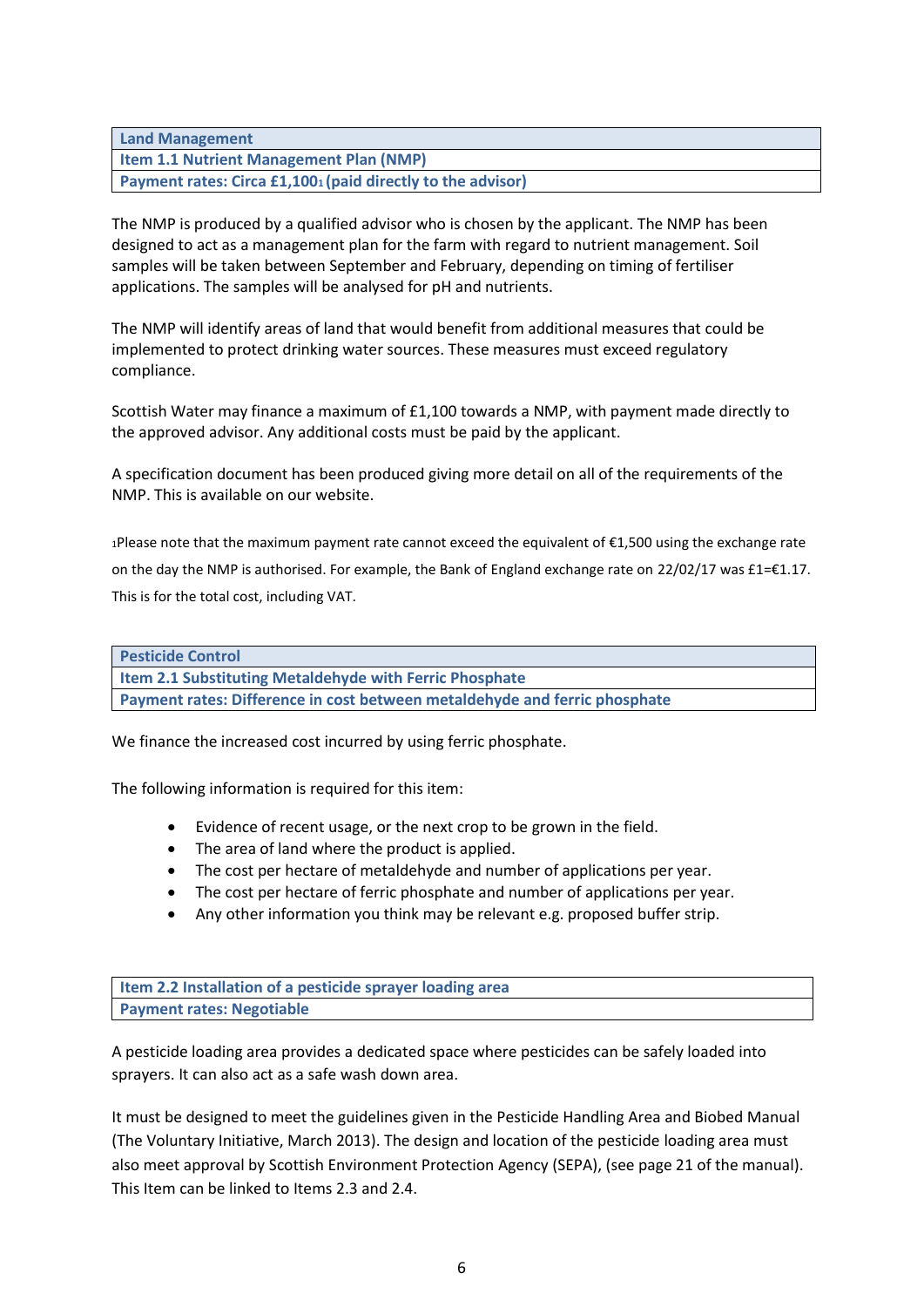Construction of a concrete pesticide sprayer loading, or wash down area, for crop sprayers will require arrangements to be made for disposal of the washings and/or drainage water. You must contact SEPA for advice if you plan to dispose of the pesticide washings/drainage water to land. This item may include the installation of a new bunded concrete loading area, holding tanks, and any necessary fixed pumps and pipework for removing washings from the holding tank. It also includes all site preparation and excavation works.

Detailed quotes, excluding VAT, must be submitted for evaluation. For costs up to £5,000 two quotes are required, for costs exceeding £5,000 three quotes must be submitted. These quotes should provide information on the location and design of the sprayer loading area.

#### Bunded concrete loading area

The structure must be impermeable and not within 10m of any field drain, ditch, pond or watercourse or within 50m of any spring, well or borehole. A site should be chosen that is not affected by a high water table or liable to flooding. The topsoil should be removed and excavated as necessary (remove and block off any field drains).

The size must be adequate to contain all liquids that drop from the sprayer and allow the operator to work freely in all pesticide mixing, loading, wash down and water filling operations. The width and length of the concrete bunded area should be the sprayer transport width plus 2m and the sprayer length plus 1.5m. Table 1 gives typical sizes based on currently available equipment and work routines.

| <b>Sprayer Type</b>    | <b>Overall Length (m)</b> | <b>Overall Width (m)</b> |
|------------------------|---------------------------|--------------------------|
| Self-propelled sprayer |                           |                          |
| Trailer                |                           |                          |
| Mounted                |                           |                          |

Table 1: Approximate size of concrete bunded area for different sprayer types

Source: Pesticide Handling Area and Biobed Manual (The Voluntary Initiative, March 2013).

#### Storage/holding tank

A typical storage/holding tank should be sized according to the local site rainfall statistics and concrete area (if there is no roof or cover over the structure).

This tank should be constructed of seamless polyethylene or similar. Old single skin metal tanks are not suitable. The pump switch levels must be set to ensure that not more than 1500 litres of waste is deliberately stored.

| Item 2.3 Installation of a biobed |  |
|-----------------------------------|--|
| <b>Payment rates: Negotiable</b>  |  |

Biobeds are designed to collect, retain and degrade pesticide residues in washings arising from pesticide handling activities and have the potential to reduce pollution to the water environment. They are not a substitute for best practice and every effort should still be made to avoid spills or splashes of pesticide concentrates.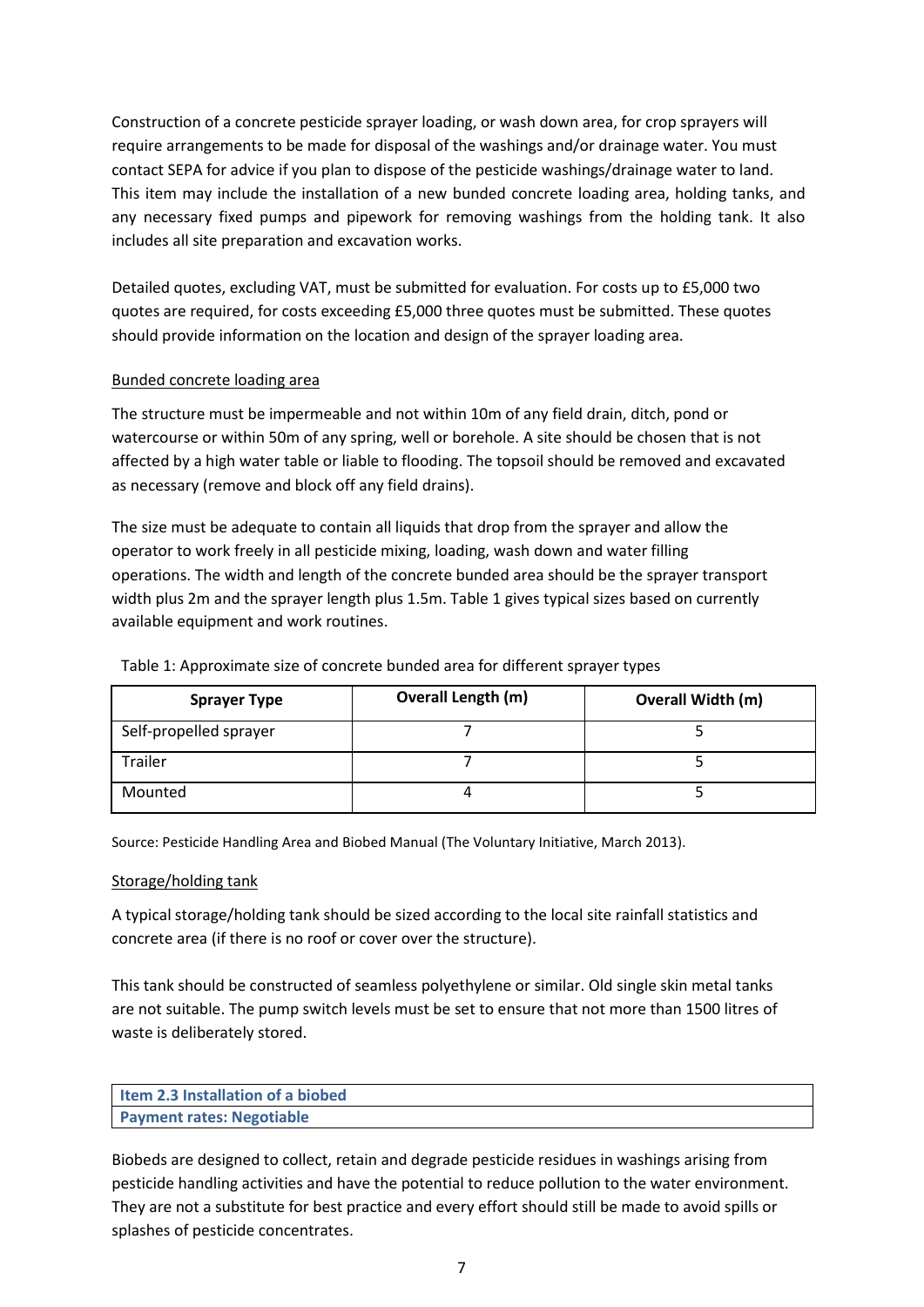Any biobed financed under the DWPS must be constructed, used and maintained in accordance with Pesticide Handling Area and Biobed Manual (The Voluntary Initiative, March 2013). Further information can be found at the Voluntary Initiative website (see page 18 of the manual).

The design and location of the biobed must also meet approval by SEPA (see page 18 of the manual).

A biobed is a mixture of peat free compost, soil and straw (biomix) covered with turf that is placed in a lined pit. The surface area of the biobed depends on the water loading, which is controlled by the nature and frequency of pesticide handling activities on the farm. A minimum depth of 1-1.5m is suggested. There are two types of biobed; indirect and direct.

#### Indirect Biobed

With this system all pesticide mixing and handling takes place on an impermeable surface with a sealed drainage system (Item 2.2). This directs run-off to an adjacent biobed (via gravity or a pump).

#### Direct Biobed

With a direct system the sprayer is parked, washed and filled on reinforced steel mesh grid over the biobed. Gravity helps with movement of liquids and the liquids are contained in one area. It is unlikely that any existing facility on the farm would be suitable for modification (unlike the indirect system), so a new construction will be needed.

SEPA should be consulted regarding site-specific advice and regulatory matters. The treatment of pesticide washings in a biobed is covered by the Waste Management Licensing Regulations (Scotland) 2011. This will require registration for a waste exemption from SEPA, which is free of charge.

An exemption allows the waste biomix from the biobed (when it has come to the end of its working life) to be composted for a year and then spread to land. An exemption is also available to allow the re-use of the liquid residue from the biobed (e.g. for subsequent sprayer washing, irrigation).

Where the liquid residue is disposed of to land, an authorisation would be required from SEPA under the Water Environment (Controlled Activities) (Scotland) Regulations 2011 (as amended), more commonly known as the Controlled Activities Regulations (CAR).

The maximum cost for this item is negotiable and will vary according to the benefits it will bring to drinking water quality. Detailed quotes, excluding VAT, must be submitted. For costs up to £5,000 two quotes are required, for costs exceeding £5,000 three quotes must be submitted. These should provide information on the location and design of the biobed.

```
Item 2.4 Installation of a biofilter
Payment rates: Negotiable
```
This system acts in a similar way to a biobed and provides a chemical breakdown of pesticides. It would suit a farm where relatively low volumes of pesticide waste are produced or where little or no water enters the system (such as a covered pesticide sprayer loading area). This Item can be used in conjunction with Item 2.1.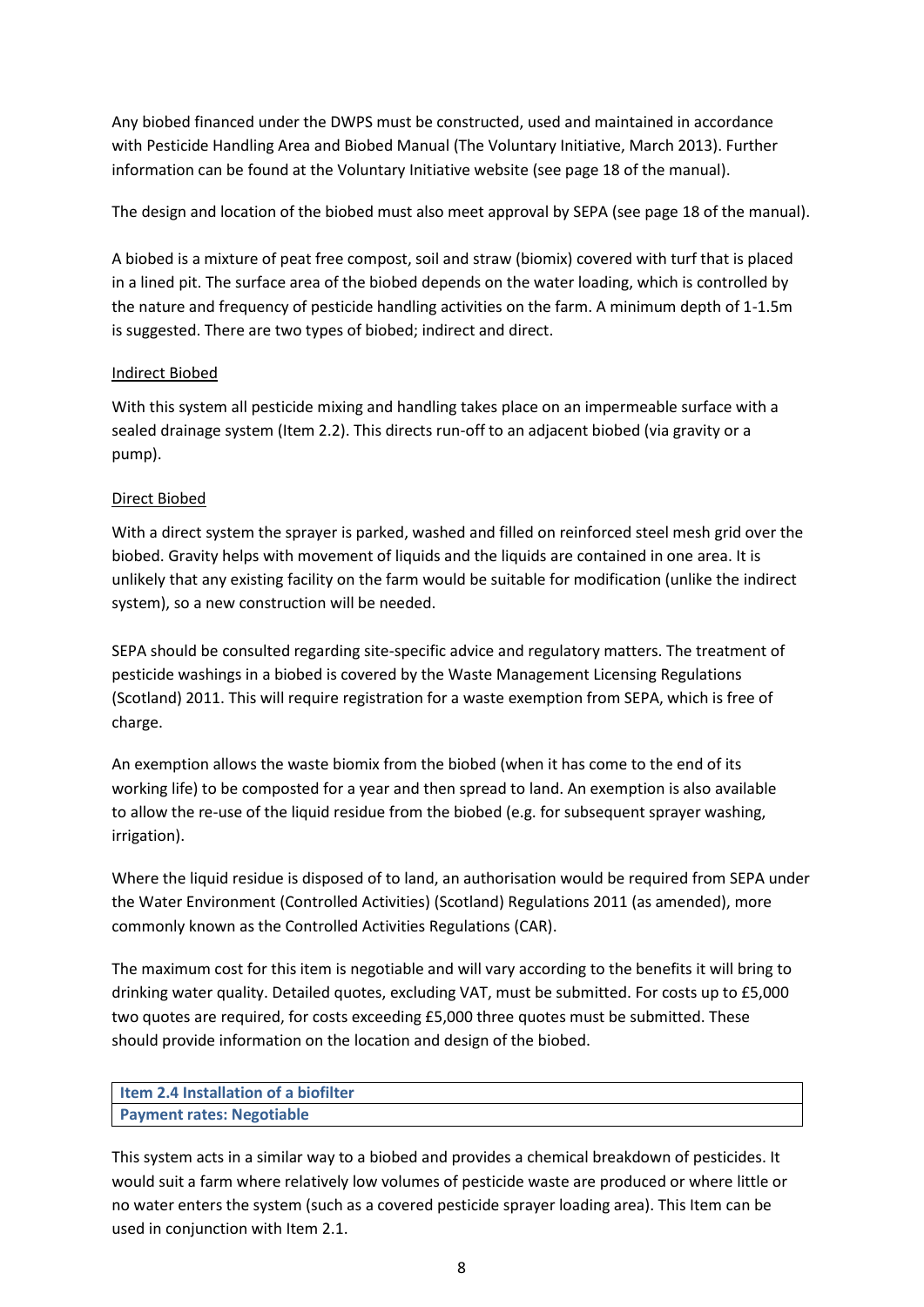Any biobed financed under the DWPS must be constructed, used and maintained in accordance with Pesticide Handling Area and Biobed Manual (The Voluntary Initiative, March 2013). Further information can be found at the Voluntary Initiative website (see page 18 of the manual).

The design and location of the biofilter must also meet approval by SEPA (see page 18 of the manual).

The system is made up of three IBCs (Intermediate Bulk Containers) in sequence which are filled with biomix (as detailed in Item 2.3). Washings from the pesticide sprayer loading area are pumped into the uppermost tank and filtered through the biomix as it moves through the tanks. The treated washings are then pumped to an irrigation area.

SEPA should be consulted regarding site-specific advice and regulatory matters. The treatment of pesticide washings in a biofilter is covered by the Waste Management Licensing Regulations (Scotland) 2011. This will require registration for a waste exemption from SEPA, which is free of charge.

An exemption allows the waste biomix from the biofilter (when it has come to the end of its working life) to be composted for a year and then spread to land. An exemption is also available to allow the re-use of the liquid residue from the biofilter (e.g. for subsequent sprayer washing, irrigation).

Where the liquid residue is disposed of to land, a CAR authorisation would be required from SEPA under the Water Environment (Controlled Activities) (Scotland) Regulations 2011.

| <b>Stock Fencing</b>                  |
|---------------------------------------|
| <b>Item 3.1 Stock Fencing</b>         |
| Maximum payment rate: £5.50 per metre |

Scottish Water will assist in the financing of stock fencing to support the establishment of buffer strips adjacent to watercourses. This fence must be fit for purpose, form a stock proof barrier and be kept in a good state of repair. It is the responsibility of the land manager to ensure that the fence stays in a good state of repair for a minimum of 20 years.

For stock fencing there must be a minimum of 6 line wires or 2 line wires and woven wire netting. In areas prone to flooding you may wish to consider Item 3.2 Scare fencing.

Barbed wire should not be used as a separate line wire where fallow deer are present.

Posts must be placed at intervals of no more than 3.5m from the post centres. For a high tensile pattern fence, the same requirements apply to the number of line wires or netting, but posts may be placed at up to 12m from the post centres (6m spacing if cattle are present). The minimum woodwork sizes for fencing against sheep and cattle are given in Table 2.

|                    | Length (m) | <b>Top Diameter (cm)</b> |
|--------------------|------------|--------------------------|
| Strainer/end posts | 2.3        | $10-13$                  |
| Posts              | 2.0        | $8 - 10$                 |
| <b>Stakes</b>      | 1. I       | $8 - 10$                 |

Table 2: Minimum woodwork sizes for fencing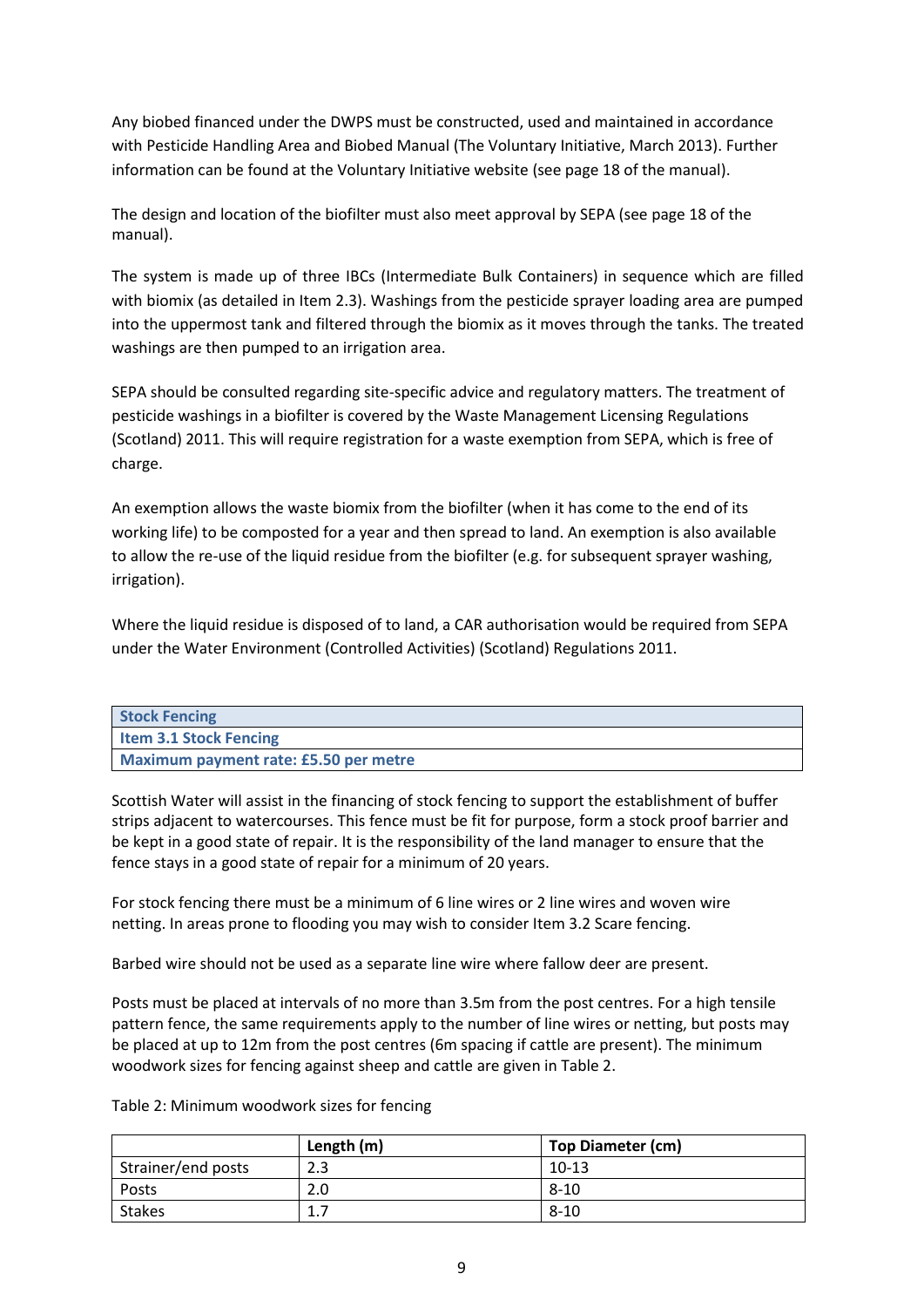When erecting a fence, consider installing gates where these are necessary to allow any appropriate management activities or husbandry operations. The finance for fencing does not cover the cost of any gates.

| <b>Item 3.2 Scare Fencing</b>         |  |
|---------------------------------------|--|
| Maximum payment rate: £2.46 per metre |  |

This item will only be financed in areas that are at repeated risk of flooding as an alternative to Item 3.1.

This fence must form a cattle proof barrier and must be electrified if installed in fields with sheep present. It is the responsibility of the land manager to ensure that the fence stays in a good state of repair for a minimum of 20 years. Posts must be placed at intervals of no more than 6m apart. Table 2 outlines the minimum woodwork sizes for fencing.

| <b>Livestock Watering</b>             |
|---------------------------------------|
| <b>Item 4.1 Water trough</b>          |
| Maximum payment rate: £195 per trough |

Water troughs can be financed when traditional watering points within a field are fenced off to exclude stock access to the watercourse. The troughs must be placed in a suitable location to minimise soil poaching and run off. This must be a minimum of 5m from a watercourse and any surface run off generated around the trough must not directly enter a watercourse.

The water trough should be checked on a regular basis to ensure that there is no water leakage.

The water trough must be a purpose-made unit constructed of galvanised steel, concrete, spraymoulded glass reinforced cement (GRC) or polyethylene and with a ballcock to regulate the water supply. If the trough is connected to the mains water supply, it must be installed in accordance with Scottish Water Byelaws 2014. It is recommended that the trough is permanently mounted on a suitable durable base to avoid soil poaching (see Item 4.2).

If using a water source, other than mains water, the supply of water to a trough may require permission from SEPA depending on the source of water. If water is taken from a bore hole, well or watercourse the landowner may require a registration or licence depending on the quantity abstracted:

- Less than 10 cubic metres (m<sup>3</sup>) per day General Binding Rules (GBRs) apply;
- Between 10-50 $m^3$  a day registration required;
- Above 50 $m^3$  a day licence required.

Please contact your local SEPA office for further information (see page 18 of the manual).

**Item 4.2 Base for water trough Maximum payment rate: £100 per trough base**

This item can be used in conjunction with a water trough and will help reduce soil poaching around the trough.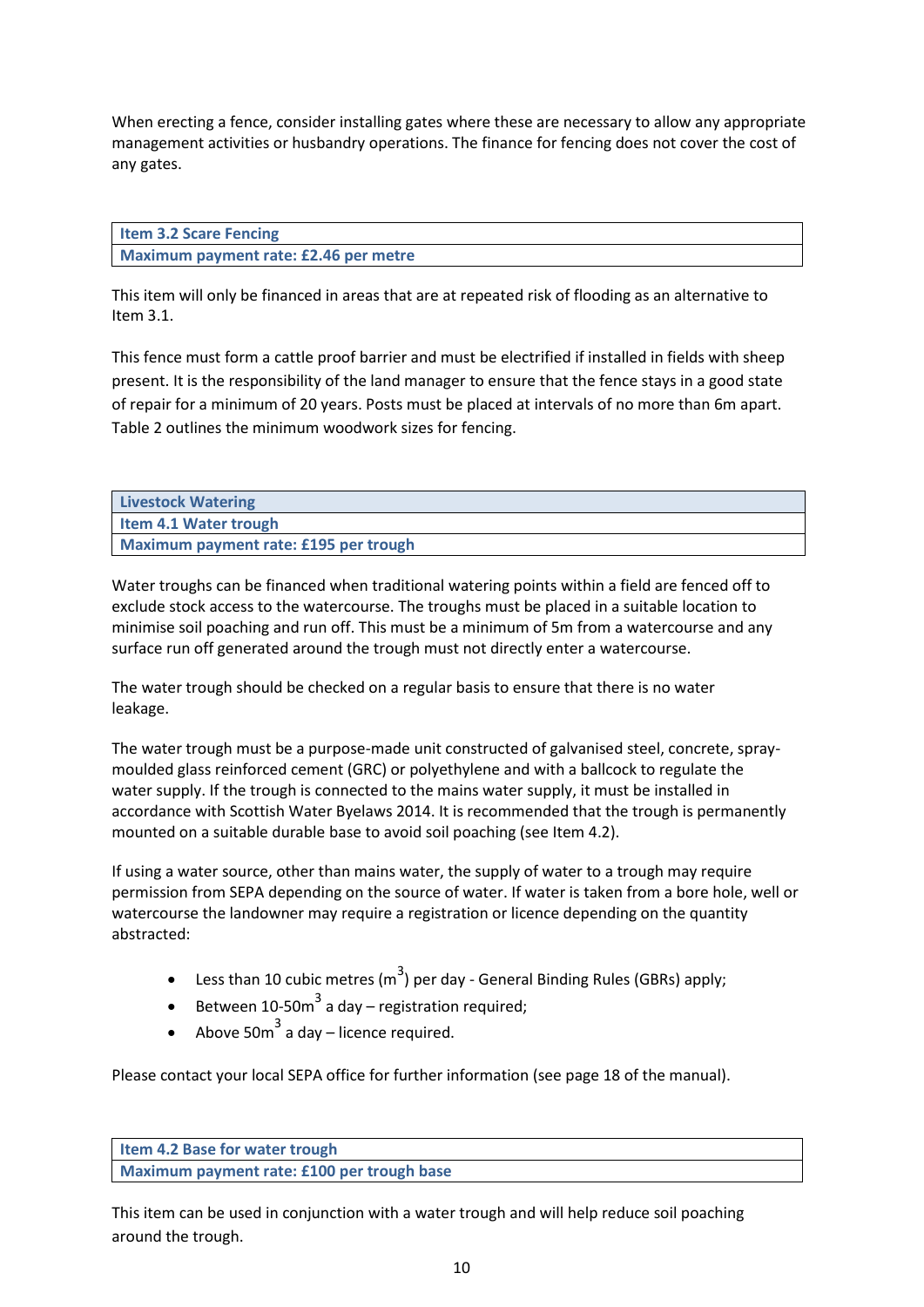The following specifications should be met:

- The soil should be excavated to a minimum depth of 150mm or down to a naturally occurring hard surface, the depth of which will vary according to the type of ground;
- The excavated area around the water trough and the resulting base should extend to a minimum width of 2.5m in total;
- Prior to placing the hardcore; a geotextile membrane should be laid over the excavated area;
- The hardcore should be well compacted by rolling to a minimum depth of 150mm;
- The finished hardcore should be blinded with at least 50mm of suitable blinding material to allow drainage;
- Timber boards will provide an edge to the hardbase to help retain the hardcore.

**Item 4.3 Cattle operated pasture or nose pump with base Maximum payment rate: £375 per installed pump**

This item can be financed when traditional watering points within a field are fenced off to exclude stock access to the watercourse.

A pasture or nose pump will provide water for approximately 20 cattle and must be placed in a suitable location to minimise soil poaching and avoid generating run off. This must be a minimum of 5m from a watercourse and any surface run off generated around the pump must not directly enter a watercourse.

The pump should be checked on a regular basis to ensure that there is no water leakage.

The pump must be designed to allow the animal to use its nose to push a lever that pumps water into a small water bowl or reservoir.

The pump should normally be of cast iron with a low wear level mechanism. The connection and valve are to be of a non-corrosive material. A metal splash pan can be positioned under the reservoir to catch spillage.

The pumps can be installed as a single unit, or in a cluster. General guidance for the installation of a single pump is as follows:

- The pump should be securely anchored to prevent movement.
- The hard standing area should consist of a minimum area around the pasture pump of 1m by 1m and excavated to a minimum depth of 150mm or down to a naturally occurring hard surface, the depth of which will vary according to the type of ground.
- Hardcore should be well compacted on a geotextile liner by rolling to a minimum depth of 150mm.
- The hard standing area should be edged with preserved timber (not smaller than 150mm by 50mm) to prevent the movement of the hardcore.

Permission from SEPA may be required for this item. It will depend on the source and quantity of water abstracted (see Item 4.1 for details) or if installation results in engineering activities in or around the watercourse. Please contact your local SEPA office for further information (see page 18 of the manual).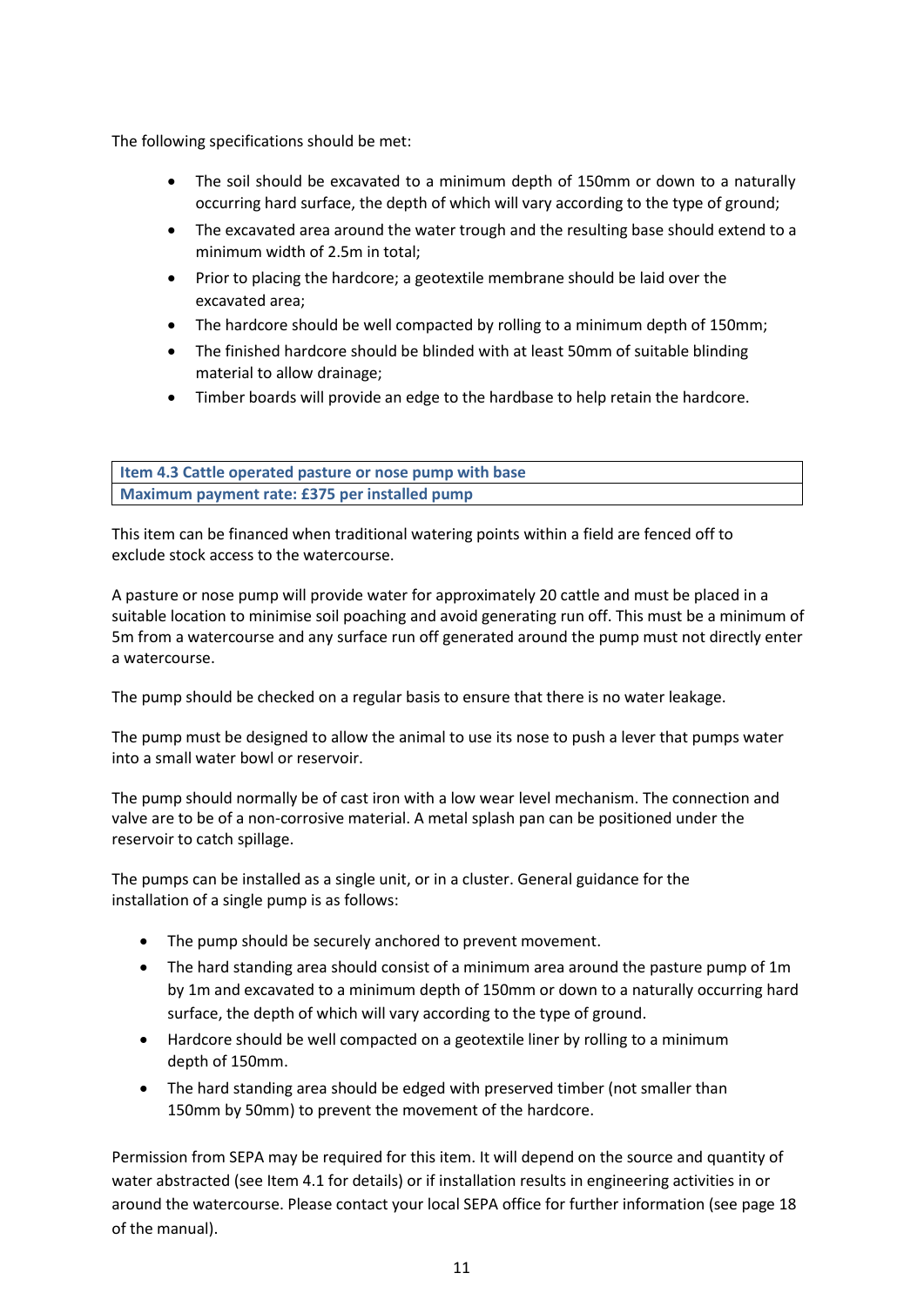**Item 4.4 Water supply pipe Maximum payment rate: £3 per metre**

This item can be used in conjunction with a water trough or pasture pump.

The water supply pipe may be of polyethylene or UPVC and must be laid underground at a minimum depth of 800mm.

| Item 4.5 Water pump system       |  |
|----------------------------------|--|
| <b>Payment rates: Negotiable</b> |  |

This item can be used in conjunction with a water trough. It is available when it is not possible to move water to the water troughs using gravity.

| Item 4.6 Water storage tank      |  |
|----------------------------------|--|
| <b>Payment rates: Negotiable</b> |  |

This item is available when a storage tank is required to allow water to be supplied to the water troughs.

| Item 4.7 Thrust boring for supply pipes |  |
|-----------------------------------------|--|
| <b>Payment rates: Negotiable</b>        |  |

This item is available when it is necessary to cross a public highway or private road in order to place a supply pipe to a water trough.

| <b>Item 4.8 Mains Connection</b> |  |
|----------------------------------|--|
| <b>Payment rates: Negotiable</b> |  |

This item is available when it is necessary to connect to a main water supply in order to supply water to a water trough.

| <b>Field Management</b>                      |
|----------------------------------------------|
| <b>Item 5.1 Loosen compacted soil layers</b> |
| <b>Payment rates: Negotiable</b>             |

Compaction of fields increases soil erosion and surface flows and increases the risk of soil, manure, nutrients and pesticides reaching watercourses.

This item finances a contractor to reduce soil compaction for improved grassland or cultivated fields where there is a risk of surface flow reaching a watercourse. The type of machinery required depends on the soil type, texture and the depth of compaction, but would include shallow spiking or subsoiling.

To maximise the benefit and avoid any further soil compaction, only use machinery when the soil is dry at the depth that is to be managed. It is possible that this process may cause initial damage to the root system for grassland fields. Scottish Water is not responsible for any losses incurred from this action.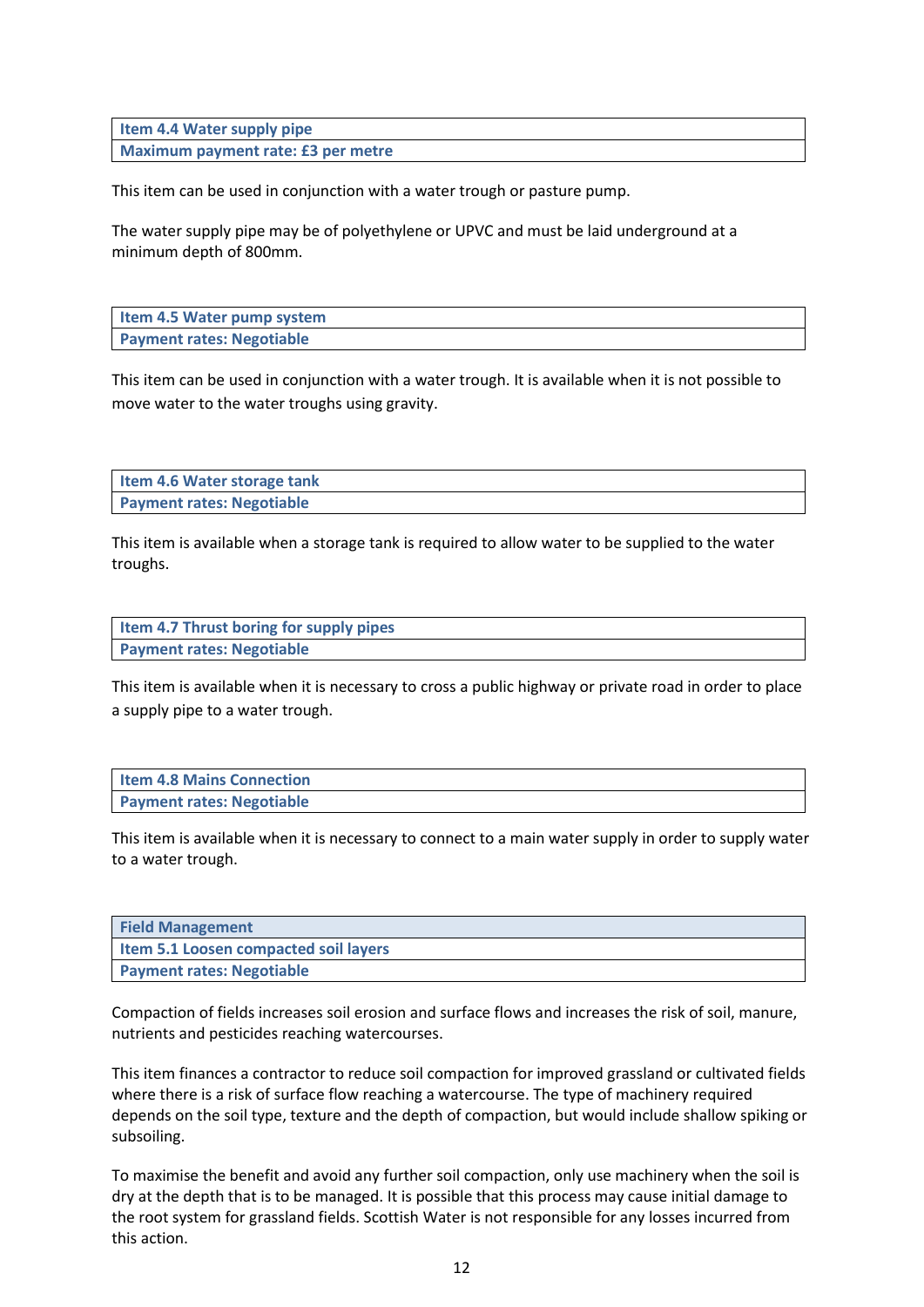**Item 5.2 Cultivate and drill along the slope contour Maximum payment rate: £15 per hectare**

When land is cultivated and drilled along the contour it can reduce surface flow and reduce the risk of sediments, nutrients and pesticides reaching the watercourse.

This item is suitable for crops grown on gentle and moderate slopes with simple slope patterns, particularly for fields close to a watercourse. This option is not suitable for fields with complex slopes as it may not be practical to follow the contours accurately. Cultivation and drilling should not be carried out across very steep slopes, due to the risk of machinery overturning.

The item will finance the additional cost incurred by cultivating and drilling across the slope.

We will consider financing continued use of this item and advise that you contact us to discuss the site-specific requirements. Our contact details are given at the end of this document.

| Item 5.3 Manage over-winter tramlines |  |
|---------------------------------------|--|
| Maximum payment rate: £10 per hectare |  |

This item is available for fields close to watercourses and can be used to help prevent surface flow and sediment movement along compacted tramlines. This will reduce the amount of soil erosion across a field but also reduce the risk of sediment, nutrients and pesticides reaching the watercourse.

When applications are made during autumn and winter (October to February) a simple tine should be used to disrupt the tramline. This breaks up the soil compaction and encourages water to infiltrate into the soil.

We will consider financing continued use of this item and advise that you contact us to discuss the site specific requirements. Our contact details are given at the end of this document.

| <b>Reducing surface flow</b>        |
|-------------------------------------|
| <b>Item 6.1 Gate re-location</b>    |
| Maximum payment rate: £230 per gate |

Moving a gate to a different location can reduce the risk of surface flow, caused by soil compaction around the gateway, reaching the watercourse.

Any run-off from the new gateway must not directly enter a watercourse. The new gate must:

- Be stock proof.
- Be either timber or galvanised steel, and must be at least 3000mm wide.
- Have gate posts (both the hanging and slam posts) of timber or galvanised steel; If timber is used the gate and gateposts must be pressure-treated softwood or untreated hardwood.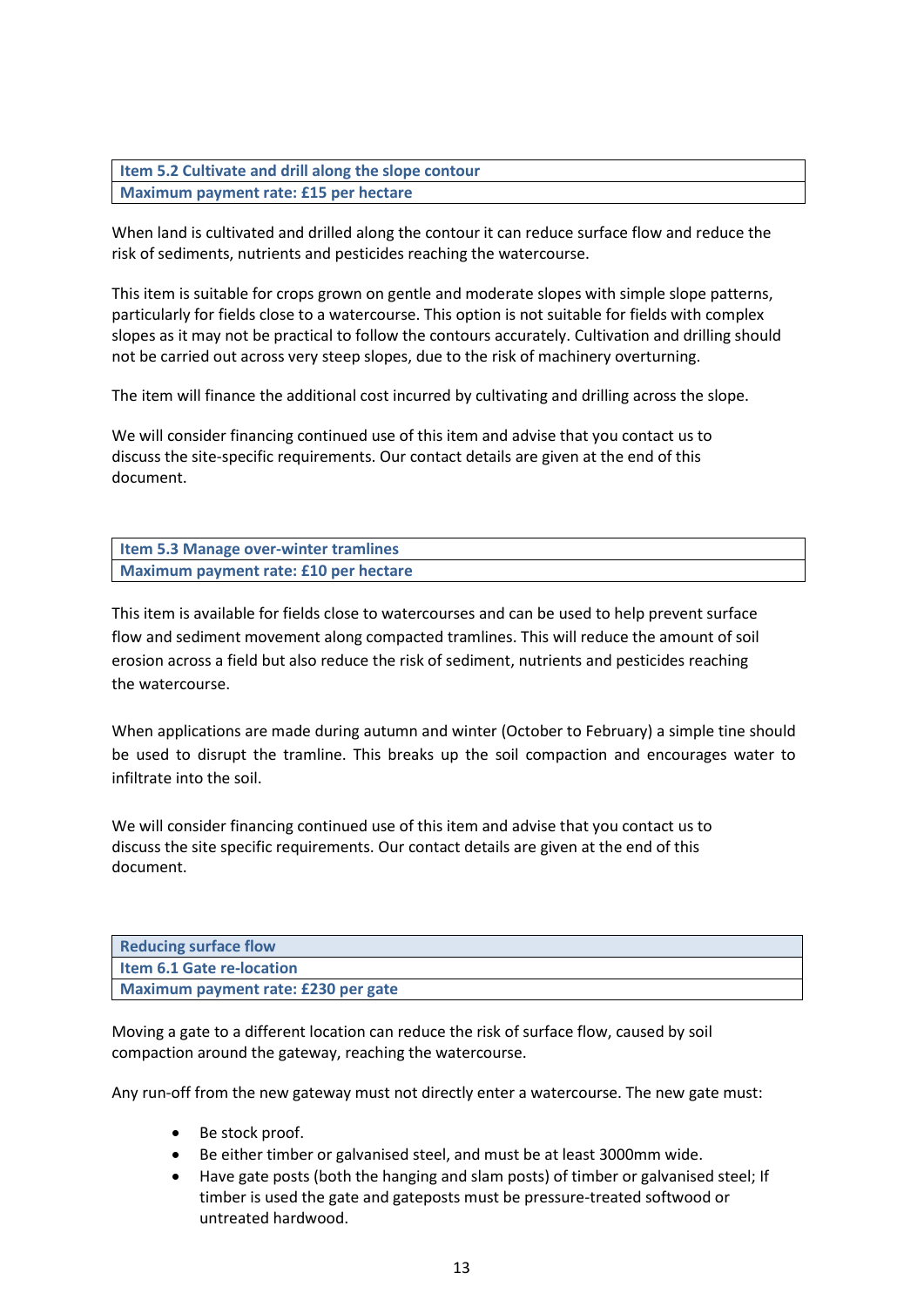- Have posts that are firmly dug or driven into the ground and concreted in if required.
- Swing freely.
- Have appropriate latches, not wire, twine or rope.
- Be made of new materials.

The old gateway must be filled to form a semi-permeable barrier (can be applied for in conjunction with Items 3.1 and 3.2) and any associated tracks must be re-routed, ensuring that the disused sections do not generate any surface flow.

Any new gateways that give access onto highways will need planning permission.

| <b>Item 6.2 Re-surfacing of gateways</b> |  |
|------------------------------------------|--|
| Maximum payment rate: £150 per gateway   |  |

This item will protect the gateway area and reduce the risk of sediment, nutrients and pesticides reaching the watercourse.

The re-surfaced area should be at least the full width of the gateway multiplied by the length of the gate into the field (opened at 90 degrees). In many cases this area may need to be extended to accommodate specific circumstances and will relate to the type and frequency of vehicle and livestock movements.

The following specifications should be met:

- The area should be excavated to a minimum depth of 150mm, or down to a naturally occurring sub-base, the depth of which will vary according to the type of ground.
- The excavated soil should be spread on the verges of the field track and profiled to permit drainage.
- A geotextile membrane should be laid over the excavated area.
- Aggregate/hardcore should be applied to a minimum consolidated depth of 150mm.
- The depth depends on the soil type but the depth of existing ruts can be used as a guide.
- If there is a requirement for a thicker depth of hardcore, successive layers (each 150mm thick) should be applied.
- The whole of the hardcore area should be well compacted.

**Item 6.3 Cross drains under farm tracks Maximum payment rate: £140 per installed drain**

Tracks can act as a pathway for surface flow and can be a risk of transporting sediments, nutrients and pesticides to the watercourse.

An open channel is the most effective way of intercepting run-off from a track as it can be easily cleared of accumulated silt and debris.

This item includes excavating a channel across the width of the track to a minimum depth of 100mm and width of 100-250mm. The depth and spacing of these cross channels will depend on the volume of water that needs to be intercepted, which will depend on the track construction, the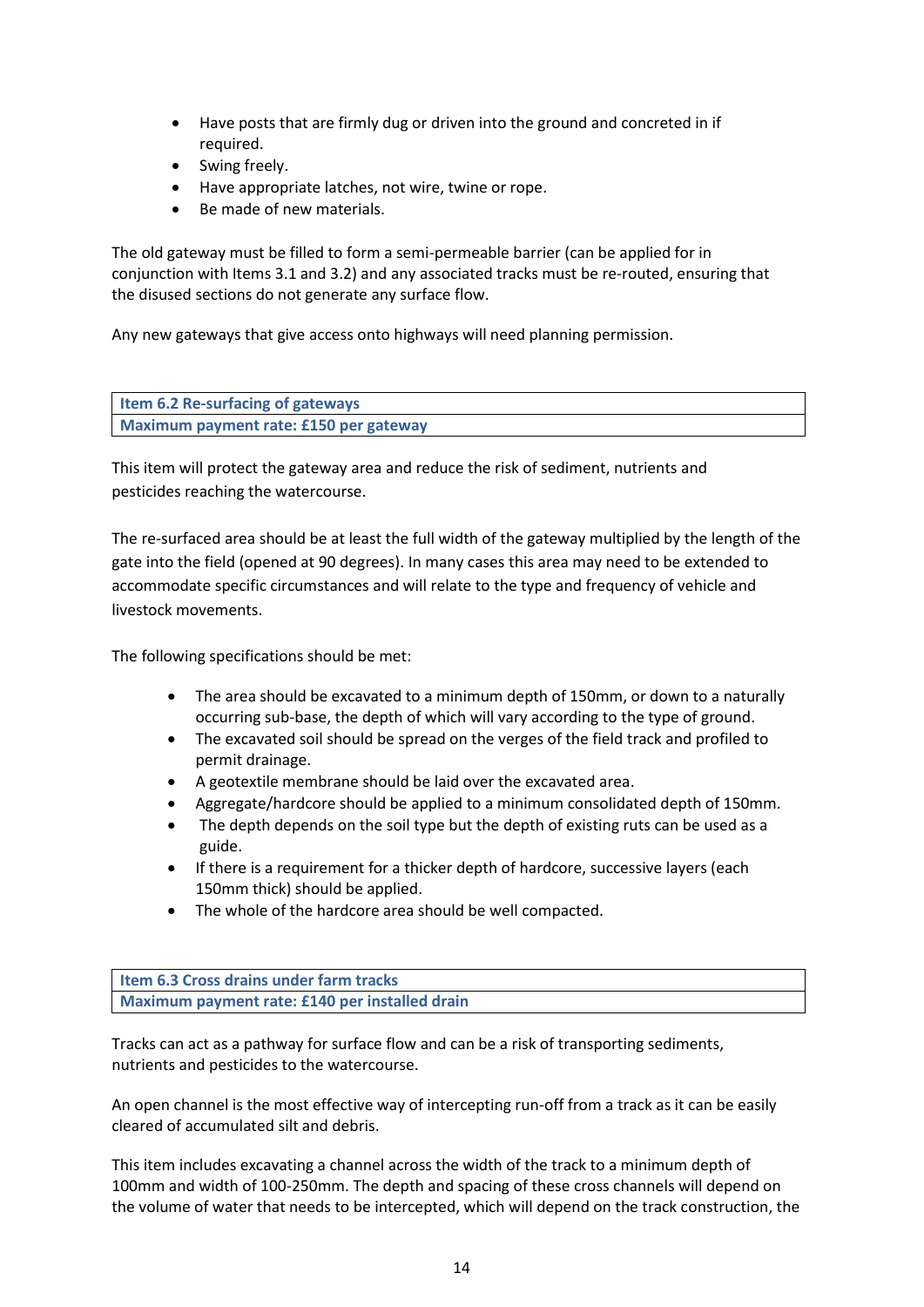slope of the track and the amount of rainfall. It may be appropriate to construct the channel in concrete with a gridded top which must be at least 150mm wide.

The water from the cross drains should be directed to a drainage outlet such as a ditch or culvert. Alternatively, these can be directed into grassed swales (see Items 6.4 and 6.5).

**Item 6.4 Grassed swales Maximum payment rate: £21.75 per square metre**

Grassed swales are linear areas of grass which are designed to allow surface flow to collect and soak away, trapping sediment. This item can be used in conjunction with cross-drains (Item 6.3), and ideally used with check dams (Item 6.5) to slow the flow of water.

It is not suitable for run-off that falls within the definition of slurry, or for run-off from a pesticide handling or wash down areas.

The item consists of site preparation and excavation of the swale. Please note that in calculating the area of the swale, measurement should start at the inside edge of the created bank. A long swale allows plenty of time for water to soak away and for sediment to settle.

The following specifications should be met:

- The swale should be constructed on the contour or at a longitudinal slope of normally no greater than 2 degrees.
- The layout of the swale should be marked on the ground and excavated to a depth of 50mm
- Topsoil should be stockpiled separately and used in the bottom of the swale and on the graded slopes.
- $\bullet$  Side slopes should be graded to no more than 1:3.
- The floor of the swale should be excavated for a further 150-250mm and replaced with topsoil.
- A dense grass sward should be established on the sides and floor of the swale.

The formation of a swale could be considered to be an engineering operation and may require planning permission. The Local Authority should be consulted before any work commences.

| <b>Item 6.5 Check dams</b>         |  |
|------------------------------------|--|
| Maximum payment rate: £110 per dam |  |

Check dams slow down the flow of water within a swale and allow any sediment within the surface flow to be deposited. This improves the efficiency of the swale. They should be located at regular intervals along the swale; the steeper the slope the shorter the distance should be between each check dam.

The following specifications should be met:

- A trench should be excavated along the width of the swale; this should be 200mm deep and 3.3m long.
- The check dam should be built up to 75-150mm. This should be made of graded broken stone to a height of 500mm above the floor of the swale.
- Build the check dam at the down slope end of the trench; leave the upslope end of the trench empty.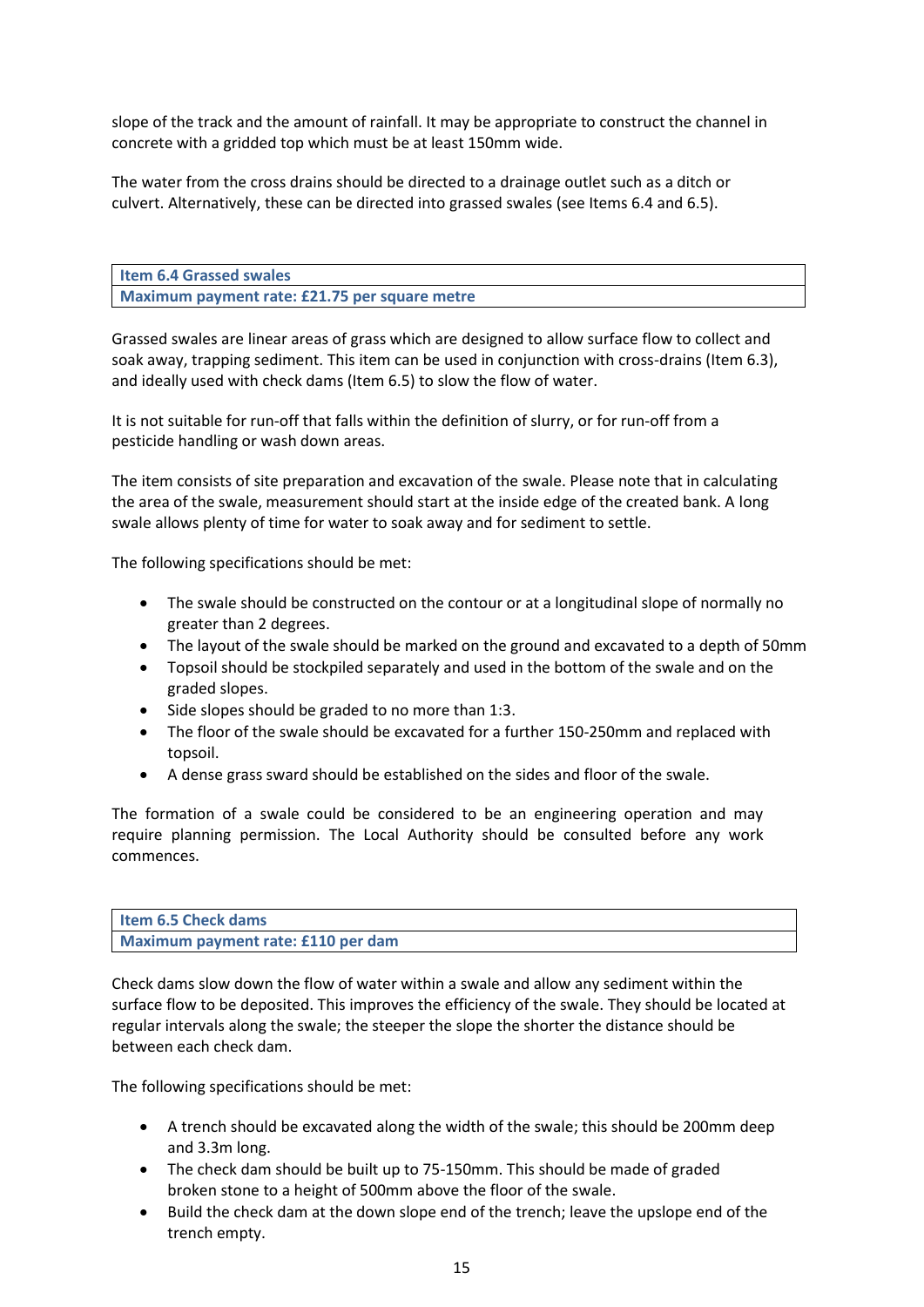• The side slopes of the check dam should be at a maximum gradient of 1 in 2.

| <b>Peatland Restoration</b>      |
|----------------------------------|
| Item 7.1 Grip blocking           |
| <b>Payment rates: Negotiable</b> |

Scottish Natural Heritage should be contacted for further information and advice on peatland restoration. Contact information for Scottish Natural Heritage can be found in the Additional Contacts section on page 18 of the manual.

Moorland gripping is the practice of excavating ditches in an attempt to drain wet areas of heath and blanket bog. This practice has led to a deterioration of these habitats which can impact on source water quality. Grip blocking can help restore the natural drainage patterns, encourage re-vegetation and reduce erosion. It also has the ability to increase carbon storage.

SEPA should be contacted before work commences to advise whether the work requires authorisation under the Controlled Activities Regulations. Please contact your local SEPA office for further information (see page 18 of the manual).

Only use vehicles which will result in minimal damage to the ground vegetation.

There are two main methods to block grips; peat dams and plastic dams.

#### Peat Dams

The average distance between peat dams will be 25m and no more than 50m. The distance between dams should be such that there is one dam per 20cm drop in ground level.

The operator must re-profile the grip edges and each individual peat dam installed to the full depth and width of the grip.

The dam must extend 10cm above the top of the grip and along the grip by at least two times the maximum width of the grip at that point. Where the dam is to be built, the face and base of the grip should be cleared back to unoxidised peat, to create a key for the dam. Any turf removed must be retained and replaced on top of the dam.

#### Plastic dams

Pre-formed recycled plastic piling can also be used to block grips. The material has considerable advantages over standard peat dams, it is light (making transport easier), durable (at least a 150 year life expectancy) and easy to work with (dams can be constructed very quickly). Care, however, should be taken to ensure that the plastic dam is sealed to avoid the formation of peat pipes at the edges of the dam.

Detailed requirements for the location and installation of plastic piling dams can be obtained from Scottish Natural Heritage.

| Item 7.2 Application of a nurse crop |  |
|--------------------------------------|--|
| <b>Payment rates: Negotiable</b>     |  |

The need for regeneration of exposed peat is important; it reduces erosion, improves source water quality and creates a unique habitat.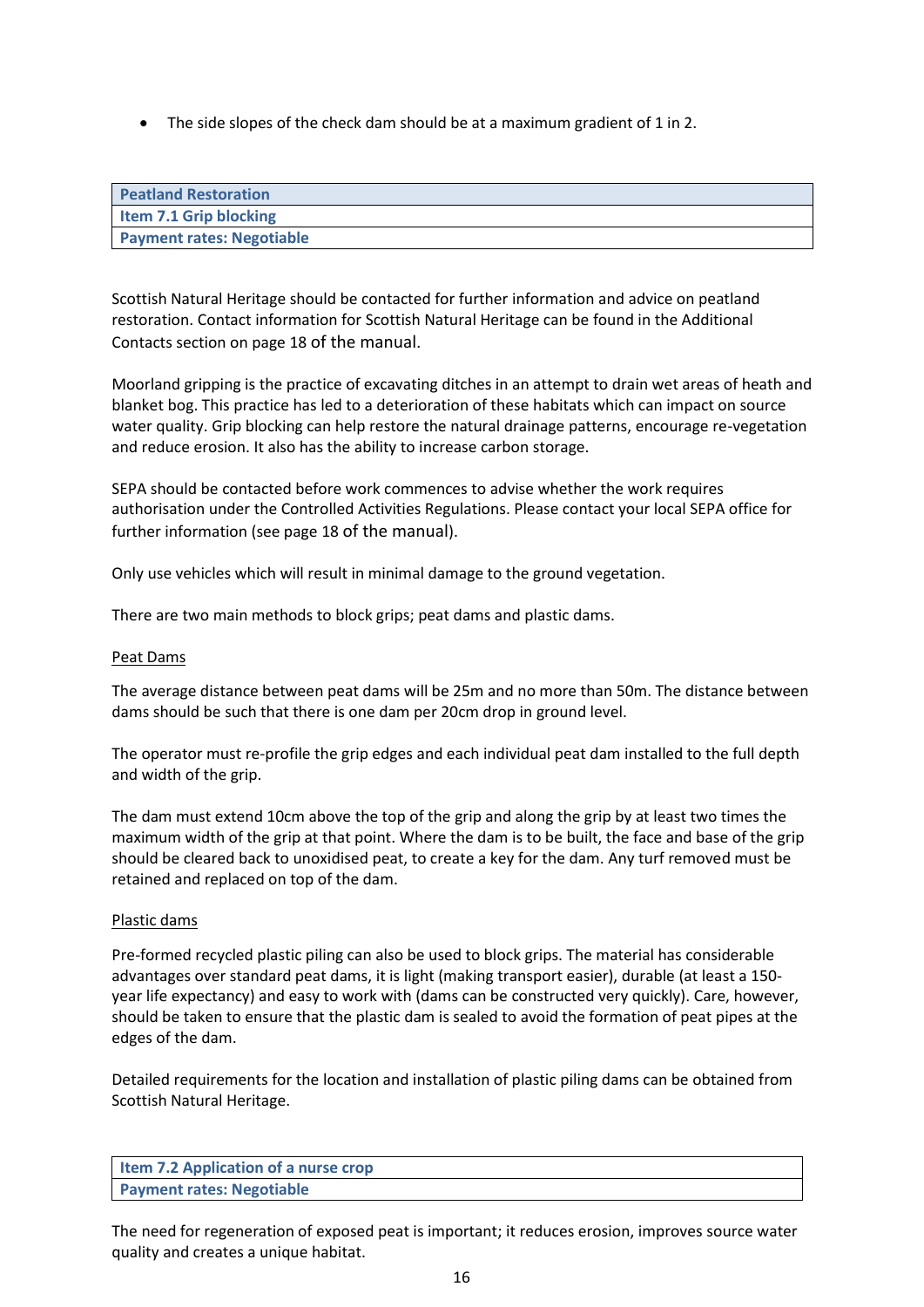A nurse crop is a fast growing grass species, which is applied to provide initial surface stabilisation of the exposed peat whilst heather establishes. This nurse crop will eventually die off after about 3-5 years by which time the heather should have established. The species used in the nurse crop should be native to the particular area of peat, or are known through trials to act as a good soil stabilising and nurse crop (they grow quickly and provide some protection and moisture retention to assist the slowly establishing native plants).

| Item 7.3 Heather brash spreading |  |
|----------------------------------|--|
| <b>Payment rates: Negotiable</b> |  |

Heather brash can be applied onto exposed areas of peat. This process protects the surface of the peat, preventing further erosion, supplies fresh heather seeds within the brash and encourages germination and growth of the seeds (can be used in conjunction with Item 7.2).

The maximum cost for these items are negotiable and will vary according to the benefits it will bring to drinking water quality. Detailed quotes, excluding VAT, must be submitted with this application. For costs up to £5,000 two quotes are required, for costs exceeding £5,000 three quotes must be submitted.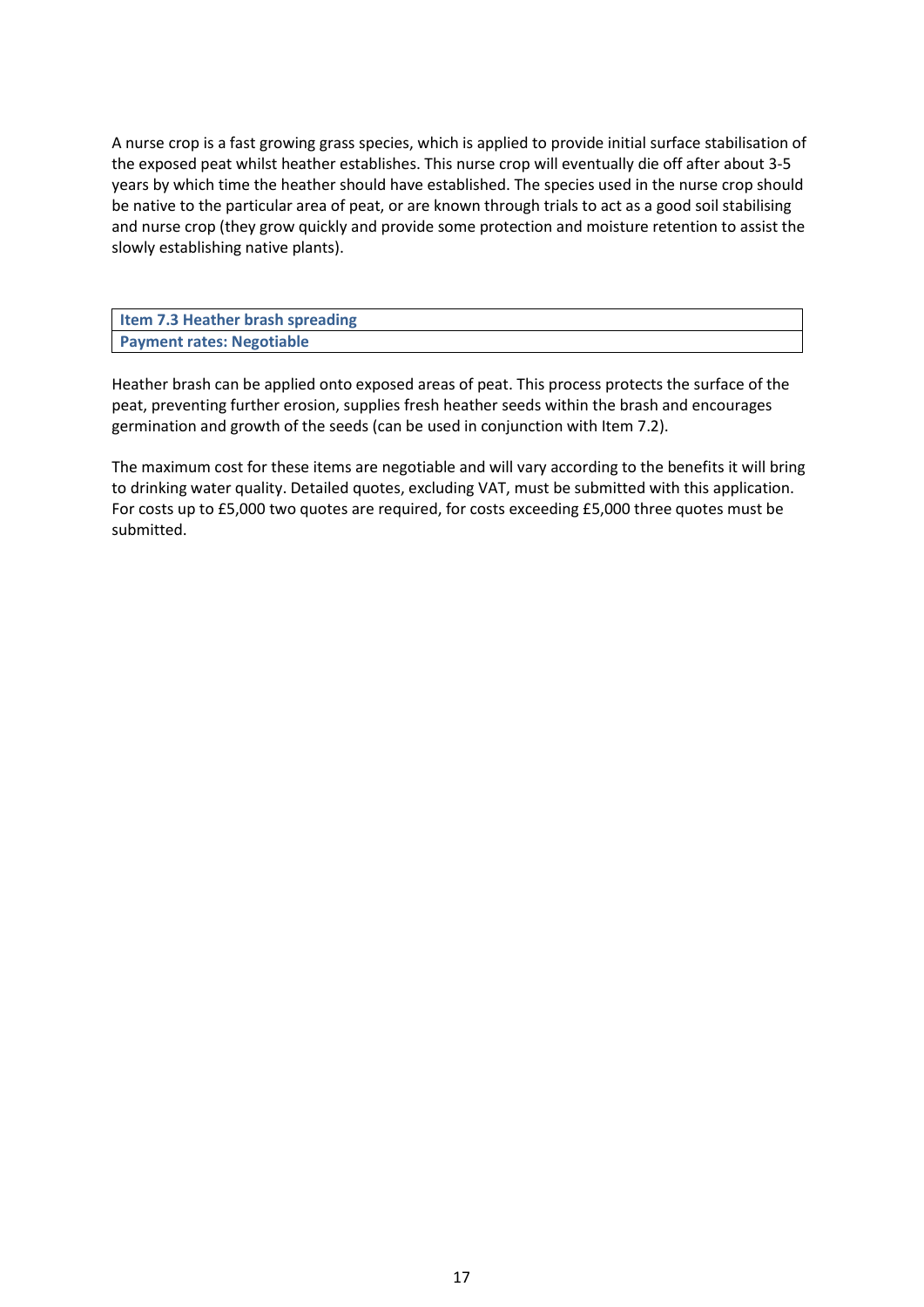# **3. Additional contacts and information**

| <b>Additional contacts:</b>                                                                                                                                  |                                                                                                    |
|--------------------------------------------------------------------------------------------------------------------------------------------------------------|----------------------------------------------------------------------------------------------------|
| For information on Licenced<br>providers in Scotland:                                                                                                        | www.scotlandontap.gov.uk                                                                           |
| For information on local SEPA<br>offices:                                                                                                                    | www.sepa.org.uk/about us/contacting sepa/regional offies.aspx                                      |
| For information on Scottish<br><b>Water Byelaws:</b>                                                                                                         | www.scottishwater.co.uk/byelaws                                                                    |
| <b>Water Supply Systems:</b><br>Prevention of contamination<br>and waste of drinking water<br>supplies - Water Regulations<br><b>Advisory Scheme (WRAS):</b> | www.wras.co.uk/downloads/public area/publications/general/wr<br>as agricultural premises 2012.pdf/ |
| For information on peatland<br>restoration:                                                                                                                  | http://www.snh.gov.uk/contact-us/                                                                  |

| Further information on diffuse pollution and Nitrate Vulnerable Zones can be found below: |                                                                              |
|-------------------------------------------------------------------------------------------|------------------------------------------------------------------------------|
| <b>Controlled Activities</b>                                                              |                                                                              |
| Regulations: A practical guide:                                                           | www.sepa.org.uk/water/water_publications.aspx                                |
| Information on the diffuse                                                                | www.sepa.org.uk/water/diffuse pollution.aspx                                 |
| pollution GBRs:                                                                           | www.sears.scotland.gov.uk                                                    |
| The SEPA guidance on best                                                                 |                                                                              |
| management practices,                                                                     |                                                                              |
| provides practical advice for                                                             |                                                                              |
| reducing the risk of pollution                                                            |                                                                              |
| from agricultural activities:                                                             | www.sepa.org.uk/bmp                                                          |
| <b>Prevention of Environmental</b>                                                        |                                                                              |
| <b>Pollution from Agricultural</b>                                                        | www.scotland.gov.uk/Resource/Doc/37428/0014235.pdf                           |
| Activity (PEPFAA) guides:                                                                 | www.scotland.gov.uk/Resource/Doc/46729/0024251.pdf                           |
| Nitrate Vulnerable Zones:                                                                 | www.scotland.gov.uk/Topics/farmingrural/Agriculture/Environme<br>nt/NVZintro |
| The Voluntary Initiative website                                                          |                                                                              |
| for further information on                                                                |                                                                              |
| biobeds and biofilters:                                                                   | www.biobeds.info/content/default.asp                                         |